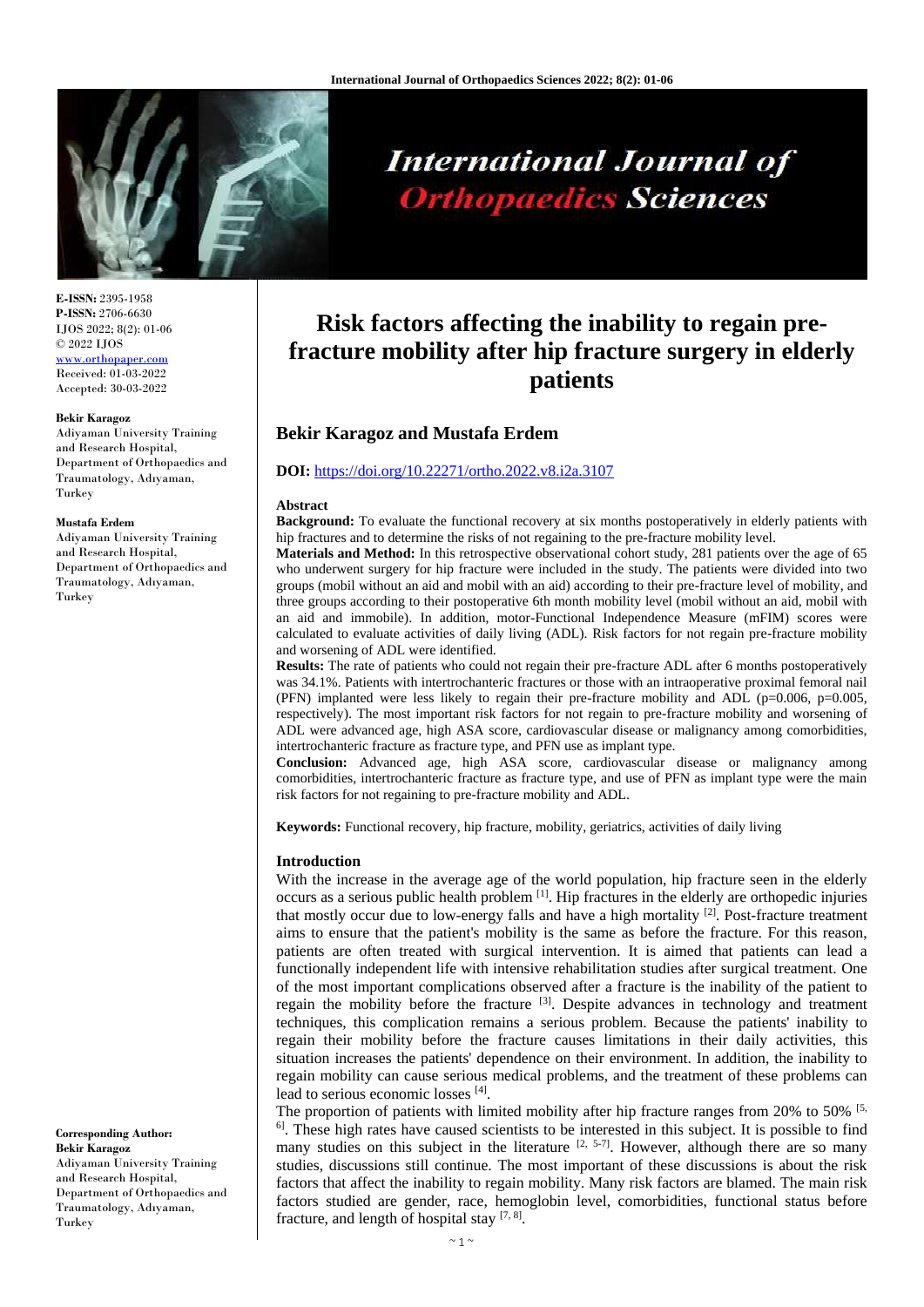However, very few studies compare the relationship between fracture type and postoperative mobility [9-11].

Our aim in this study is to examine the effects of fracture type on restoring mobility in the postoperative period, which is not emphasized much in studies in the literature, and to determine the risk factors in patients who inability to regain mobility.

#### **Materials and Methods**

In this retrospective observational cohort study, which the ethics committee approved of our institution, 473 consecutive patients over the age of 65 who were admitted to the hospital with hip fractures between January 2017 and December 2020 were examined. Patients who had a contralateral hip fracture (n:6), had a pathological fracture (n:9), were bedridden before the hip fracture occurred (n:7), died within six months after the operation (n:127), and were alive but were missing postoperative sixth-month follow-ups (n:23), were excluded from the study. The remaining 281 patients were included in the study. Hospital digital records were examined and patients' age, gender, body mass index (BMI), smoking, American Society of Anesthesiologists (ASA) score, comorbidities (cardiovascular, respiratory, renal, neurological diseases and malignancy), fracture type, type of implant used in surgery, waiting time until surgery, and Charlson comorbidity index score were recorded [12]. In order to determine the mobility levels of the patients before the hip fracture occurred, the information obtained and recorded from the patient or his/her relatives was reviewed. In order to determine their mobility levels in the sixth month postoperatively, a detailed examination of the patients who came for routine control was performed. Patients who could not come for the control were called by phone and their mobility levels were determined. Mobility levels were divided into 3 groups in accordance with the standard definitions available in the literature: 1) mobile without the use of an aid, 2) mobile with the use of an aid, and 3) immobile  $[5]$ . Crutches, Canes and walkers were considered an aid.

The Motor Functional Independence Measure (mFIM), a subscale of the Functional Independence Measure (FIM), was used to evaluate the patients' activities of daily living (ADL) before the fracture occurred and in the sixth month postoperatively [13]. FIM is a scale of 18 parameters rated from 1 to 7 points. Of these 18 parameters, 8 parameters are used to evaluate ADL, 5 parameters are used to determine the mobility level, and 5 parameters are used to evaluate cognitive function. On the other hand, mFIM includes 13 parameters used to determine ADL and mobility level. Each of the 13 items in mFIM is rated from 1 to 7, as in FIM. Higher scores indicate better ADL. The minimum score is 13, the maximum score is  $91$  <sup>[13]</sup>. The patients included in the study were divided into two groups according to their mFIM scores: those whose mFIM score at 6 months postoperatively was the same as before the fracture occurred, and those whose mFIM score at 6 months postoperatively worsened than before the fracture occurred. Age, BMI, gender, smoking, ASA score, comorbidities, fracture type, type of implant used in the surgery, waiting time until surgery and Charlson comorbidity index score variables were analyzed between the groups.

#### **Statistical analysis**

All statistical analyzes were performed using the SPSS statistical program (Version 25.0; SPSS Inc., Chicago, IL). While evaluating the study data, the data were summarized by using descriptive statistical methods (mean, standard deviation, frequency, minimum, maximum). Pearson Chisquare independence tests were used to test the independence between two categorical variables, and the Mann Whitney U Test was used for the two groups to compare the data that did not show normal distribution. The relationships between the classified variables forming the 2x2 crosstabs were investigated with Fisher's exact tests. The statistical significance level was accepted as *p<* 0.05.

#### **Results**

As a result of the evaluations, 281 patients were included in the study. Descriptive information about the patients is shown in Table 1. 173 (61.5%) of the patients were female and 108 (38.5%) were male, with a mean age of 79.9±9.1 years. There were 174 (62%) intertrochanteric fractures and 107 (38%) femoral neck fractures. 149 (53%) patients underwent proximal femoral nail (PFN), 116 (41.2%) patients underwent hemiarthroplasty, 9 (3.3%) patients underwent dynamic hip screw (DHS) and 7 (2.5%) patients underwent total hip arthroplasty. In the analysis performed to determine the level of mobility, it was found that 244 (87%) patients moved without the use of an aid and 37 (13%) patients moved with the use of an aid in the pre-fracture period. In the sixth month of postoperative follow-up, it was observed that 182 (64,8%) patients were ambulated without the use of an aid, 44 (15,7%) patients were ambulated with the use of an aid, and 55 (19,5%) patients were immobile.

In patients whose mFIM scores were calculated, the number of patients whose mFIM score was the same as before the fracture occurred at the postoperative sixth month was 185 (65.8%) patients. The number of patients whose mFIM score worsened in the sixth month postoperatively compared to the score before the hip fracture occurred was 96 (34.2%).

In the analysis in which the relationship between the fracture type and pre-fracture mobility was evaluated, it was determined that intertrochanteric fractures were more common in people who did not have normal mobility and who moved with the use of an aid, (p=0.003) (Table 2). In the analysis of the relationship between the fracture type and the postoperative sixth month mobility, it was found that the rate of moving with the use of an aid and immobile was higher in patients with intertrochanteric fractures than in patients with collum femoris fracture (p=0.001) (Table 2).

Table 3 summarizes the results of the variables for which comparisons were made between the groups in patients grouped according to the change in mFIM scores before fracture and at the sixth postoperative month. Accordingly, the mean age of patients with worsening ADL was significantly higher ( $p = < 0.001$ ). The rate of worsening of ADL was statistically higher in patients with cardiovascular disease and malignancy (p=<0.001). In the analysis performed according to ASA scores, ASA 3 and 4 scores are seen at a higher rate in patients with worsening ADL (p=0.003). It was determined that patients with worsening ADL had a significantly higher waiting time for surgery  $(p=<0.001)$ . When compared according to fracture type, the rate of worsening in ADL was found to be significantly higher in patients with intertrochanteric fractures (p=0.006). In addition, in the comparison made between implant types that used surgery, it was found that the rate of worsening in patients using PFN was significantly higher than in patients using other types of implants  $(p=0.005)$ .

Although there is no statistically significant relationship between the change in ADL and Charlson comorbidity Index scores, it is understood that the Charlson Comorbidity Index average of patients with worsening ADL is higher. Still, the difference is not statistically significant (p=0.418).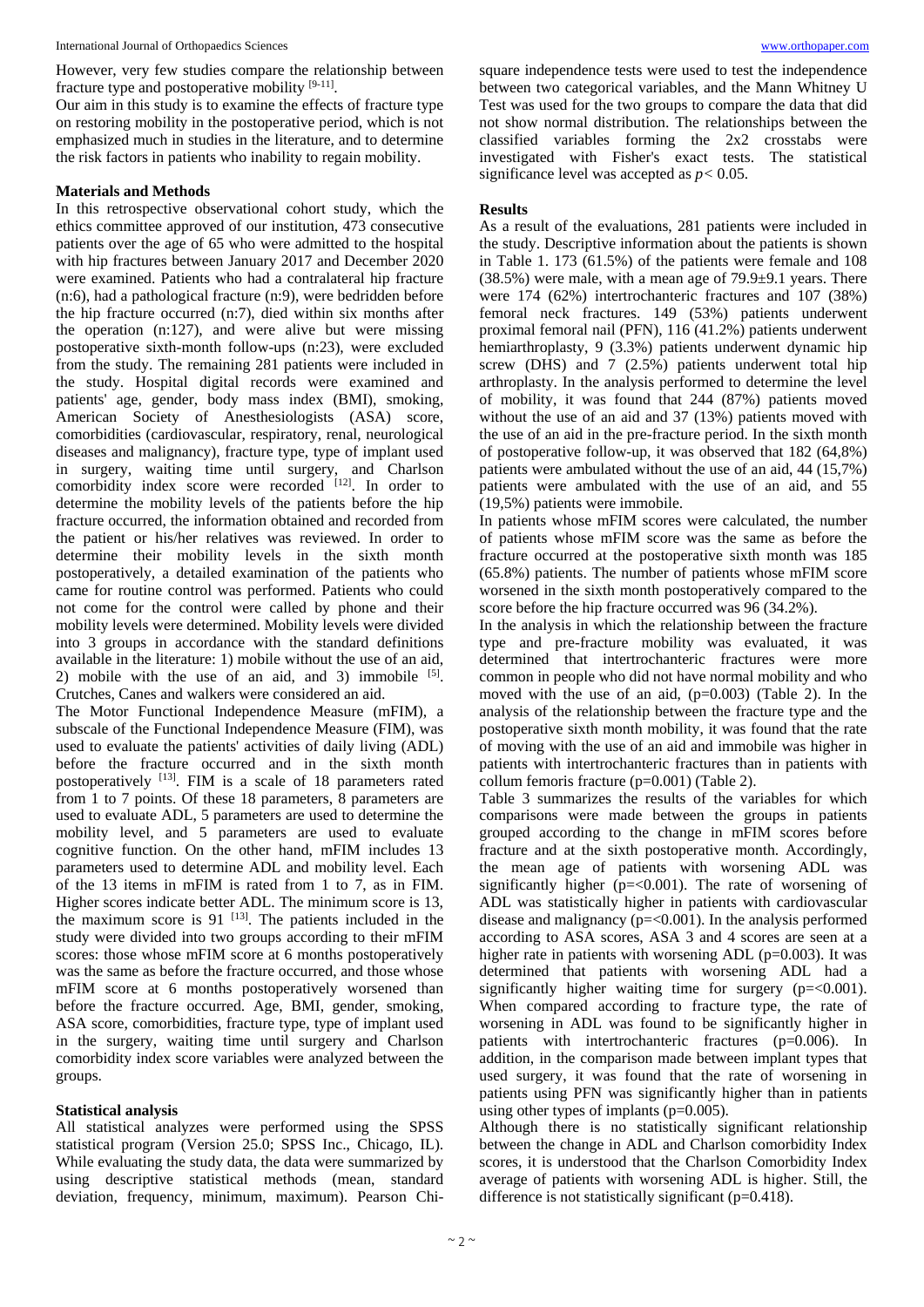#### **Table 1:** Patient characteristics

| <b>Variables</b><br>Age (years) (mean±SD)    |                                                                                                                                                                                                                                                                                                                                                                                                                                                                                                                         | Cohort                                                                                                                                                                                                                                                                                                                                   |                          |  |
|----------------------------------------------|-------------------------------------------------------------------------------------------------------------------------------------------------------------------------------------------------------------------------------------------------------------------------------------------------------------------------------------------------------------------------------------------------------------------------------------------------------------------------------------------------------------------------|------------------------------------------------------------------------------------------------------------------------------------------------------------------------------------------------------------------------------------------------------------------------------------------------------------------------------------------|--------------------------|--|
|                                              |                                                                                                                                                                                                                                                                                                                                                                                                                                                                                                                         | n:281                                                                                                                                                                                                                                                                                                                                    | $\frac{0}{0}$            |  |
|                                              |                                                                                                                                                                                                                                                                                                                                                                                                                                                                                                                         | $79,9+9,1$                                                                                                                                                                                                                                                                                                                               | $\blacksquare$           |  |
| <b>BMI</b> (mean±SD)                         |                                                                                                                                                                                                                                                                                                                                                                                                                                                                                                                         | $24,8 \pm 1,6$                                                                                                                                                                                                                                                                                                                           | $\overline{\phantom{a}}$ |  |
| Gender                                       | Woman                                                                                                                                                                                                                                                                                                                                                                                                                                                                                                                   | 173                                                                                                                                                                                                                                                                                                                                      | 61,5                     |  |
|                                              | Man                                                                                                                                                                                                                                                                                                                                                                                                                                                                                                                     | 108                                                                                                                                                                                                                                                                                                                                      | 38,5                     |  |
|                                              | Yes                                                                                                                                                                                                                                                                                                                                                                                                                                                                                                                     | 232                                                                                                                                                                                                                                                                                                                                      |                          |  |
| Smoking                                      | $\overline{No}$                                                                                                                                                                                                                                                                                                                                                                                                                                                                                                         | 49                                                                                                                                                                                                                                                                                                                                       |                          |  |
|                                              |                                                                                                                                                                                                                                                                                                                                                                                                                                                                                                                         |                                                                                                                                                                                                                                                                                                                                          |                          |  |
|                                              | Yes                                                                                                                                                                                                                                                                                                                                                                                                                                                                                                                     | 185                                                                                                                                                                                                                                                                                                                                      | 65,8                     |  |
|                                              | $\overline{No}$                                                                                                                                                                                                                                                                                                                                                                                                                                                                                                         |                                                                                                                                                                                                                                                                                                                                          |                          |  |
|                                              | <b>Diabetes Mellitus</b>                                                                                                                                                                                                                                                                                                                                                                                                                                                                                                |                                                                                                                                                                                                                                                                                                                                          |                          |  |
|                                              | Yes                                                                                                                                                                                                                                                                                                                                                                                                                                                                                                                     | 122                                                                                                                                                                                                                                                                                                                                      | 43,4                     |  |
|                                              | $\overline{No}$                                                                                                                                                                                                                                                                                                                                                                                                                                                                                                         |                                                                                                                                                                                                                                                                                                                                          | 56,6                     |  |
|                                              |                                                                                                                                                                                                                                                                                                                                                                                                                                                                                                                         |                                                                                                                                                                                                                                                                                                                                          |                          |  |
|                                              | Yes                                                                                                                                                                                                                                                                                                                                                                                                                                                                                                                     | 46                                                                                                                                                                                                                                                                                                                                       | 16,3                     |  |
| Comorbidities                                | N <sub>o</sub>                                                                                                                                                                                                                                                                                                                                                                                                                                                                                                          |                                                                                                                                                                                                                                                                                                                                          |                          |  |
|                                              | <b>Renal Diseases</b>                                                                                                                                                                                                                                                                                                                                                                                                                                                                                                   |                                                                                                                                                                                                                                                                                                                                          |                          |  |
|                                              |                                                                                                                                                                                                                                                                                                                                                                                                                                                                                                                         |                                                                                                                                                                                                                                                                                                                                          | 15                       |  |
|                                              | N <sub>o</sub>                                                                                                                                                                                                                                                                                                                                                                                                                                                                                                          |                                                                                                                                                                                                                                                                                                                                          |                          |  |
|                                              | Neurological Diseases                                                                                                                                                                                                                                                                                                                                                                                                                                                                                                   |                                                                                                                                                                                                                                                                                                                                          |                          |  |
|                                              | Yes                                                                                                                                                                                                                                                                                                                                                                                                                                                                                                                     | 13                                                                                                                                                                                                                                                                                                                                       | 4,6                      |  |
|                                              |                                                                                                                                                                                                                                                                                                                                                                                                                                                                                                                         |                                                                                                                                                                                                                                                                                                                                          |                          |  |
|                                              | Malignancy                                                                                                                                                                                                                                                                                                                                                                                                                                                                                                              |                                                                                                                                                                                                                                                                                                                                          |                          |  |
|                                              | Yes                                                                                                                                                                                                                                                                                                                                                                                                                                                                                                                     |                                                                                                                                                                                                                                                                                                                                          | 13,9                     |  |
|                                              | No                                                                                                                                                                                                                                                                                                                                                                                                                                                                                                                      | $\overline{242}$                                                                                                                                                                                                                                                                                                                         | 86,1                     |  |
|                                              | $\mathbf{1}$                                                                                                                                                                                                                                                                                                                                                                                                                                                                                                            | $\mathbf{0}$                                                                                                                                                                                                                                                                                                                             | $\theta$                 |  |
| <b>ASA</b> Score                             |                                                                                                                                                                                                                                                                                                                                                                                                                                                                                                                         |                                                                                                                                                                                                                                                                                                                                          |                          |  |
|                                              |                                                                                                                                                                                                                                                                                                                                                                                                                                                                                                                         |                                                                                                                                                                                                                                                                                                                                          |                          |  |
|                                              | <b>Respiratory Diseases</b><br>235<br>Yes<br>$\overline{42}$<br>239<br>$\overline{No}$<br>268<br>$\overline{39}$<br>$\overline{2}$<br>36<br>$\overline{3}$<br>151<br>$\overline{4}$<br>94<br>174<br>Intertrochanteric Fracture<br>107<br><b>Collum Femoris Fracture</b><br>149<br>PFN<br><b>DHS</b><br>$\overline{9}$<br>Hemiarthroplasty<br>116<br>$\overline{7}$<br><b>Total Arthroplasty</b><br>$3,4\pm 2,6$<br>Waiting Time until Surgery (days) (mean±SD)<br>$2,1 \pm 1,4$<br>Charlson Comorbidity Index (mean±SD) |                                                                                                                                                                                                                                                                                                                                          |                          |  |
|                                              | 53,7<br>33,5<br>62<br>38                                                                                                                                                                                                                                                                                                                                                                                                                                                                                                |                                                                                                                                                                                                                                                                                                                                          |                          |  |
| Fracture Type                                |                                                                                                                                                                                                                                                                                                                                                                                                                                                                                                                         | 82,5<br>17,5<br><b>Cardiovascular Diseases</b><br>96<br>34,2<br>159<br>83,7<br>85<br>95,4<br>12,8<br>53<br>3,3<br>41,2<br>2,5<br>$\overline{a}$<br>$\frac{1}{2}$<br>$83,8 \pm 20,3$<br>$\blacksquare$<br>$78,7 \pm 14,8$<br>$\overline{a}$<br>244<br>87<br>$\overline{13}$<br>37<br>182<br>64,8<br>$\overline{15,7}$<br>44<br>55<br>19,5 |                          |  |
| <b>Implant Type</b>                          |                                                                                                                                                                                                                                                                                                                                                                                                                                                                                                                         |                                                                                                                                                                                                                                                                                                                                          |                          |  |
|                                              |                                                                                                                                                                                                                                                                                                                                                                                                                                                                                                                         |                                                                                                                                                                                                                                                                                                                                          |                          |  |
|                                              |                                                                                                                                                                                                                                                                                                                                                                                                                                                                                                                         |                                                                                                                                                                                                                                                                                                                                          |                          |  |
|                                              |                                                                                                                                                                                                                                                                                                                                                                                                                                                                                                                         |                                                                                                                                                                                                                                                                                                                                          |                          |  |
|                                              |                                                                                                                                                                                                                                                                                                                                                                                                                                                                                                                         |                                                                                                                                                                                                                                                                                                                                          |                          |  |
|                                              |                                                                                                                                                                                                                                                                                                                                                                                                                                                                                                                         |                                                                                                                                                                                                                                                                                                                                          |                          |  |
| Pre-fracture mFIM score (mean±SD)            |                                                                                                                                                                                                                                                                                                                                                                                                                                                                                                                         |                                                                                                                                                                                                                                                                                                                                          |                          |  |
| Postoperative 6th month mFIM score (mean±SD) |                                                                                                                                                                                                                                                                                                                                                                                                                                                                                                                         |                                                                                                                                                                                                                                                                                                                                          |                          |  |
| Pre-fracture mobility                        | Mobil without an aid                                                                                                                                                                                                                                                                                                                                                                                                                                                                                                    |                                                                                                                                                                                                                                                                                                                                          |                          |  |
|                                              | Mobil with an aid                                                                                                                                                                                                                                                                                                                                                                                                                                                                                                       |                                                                                                                                                                                                                                                                                                                                          |                          |  |
|                                              | Mobil without an aid                                                                                                                                                                                                                                                                                                                                                                                                                                                                                                    |                                                                                                                                                                                                                                                                                                                                          |                          |  |
| Postoperative 6th month                      | Mobil with an aid                                                                                                                                                                                                                                                                                                                                                                                                                                                                                                       |                                                                                                                                                                                                                                                                                                                                          |                          |  |
| mobility                                     | Immobile                                                                                                                                                                                                                                                                                                                                                                                                                                                                                                                |                                                                                                                                                                                                                                                                                                                                          |                          |  |

SD: Standart Devision, BMI: Body Mass Index, ASA: American Society of Anesthesiologist's classification, mFIM: Motor Functional Independence Measure, PFN: Proximal Femur Nail, DHS: Dynamic Hip Screw

|  | Table 2: Comparison between fracture types and preoperative and postoperative 6th month mobility |  |  |  |  |
|--|--------------------------------------------------------------------------------------------------|--|--|--|--|
|--|--------------------------------------------------------------------------------------------------|--|--|--|--|

|                            | <b>Pre-fracture mobility</b>     |            |                           |                  |         | <b>p</b> value     |
|----------------------------|----------------------------------|------------|---------------------------|------------------|---------|--------------------|
| Fracture Type              | Mobil without an aid $n(\%)$     |            | Mobil with an aid $n(\%)$ |                  |         |                    |
| Intertrochanteric Fracture | 143 (%58,6)                      |            | 31 (%83,8)                |                  |         | 0.003 <sup>a</sup> |
| Collum Femoris Fracture    | 101 (%41,4)                      |            | 6(%16,2)                  |                  |         |                    |
|                            | Postoperative 6th month mobility |            |                           |                  | p value |                    |
| Fracture Type              | Mobil with an aid $n(\%)$        |            | Mobil with an aid $n(\%)$ | Immobile $n\%$ ) |         |                    |
| Intertrochanteric Fracture | 106 (%58,2)                      |            | 23 (%53.5)                | 45 (%81,8)       |         | 0.001 <sup>a</sup> |
| Collum Femoris Fracture    | 76 (%41,8)                       | 21 (%46.5) |                           | 10(%18,2)        |         |                    |

a: Fisher's Exact Test, b: Chi-square Test of Independence

p-values <0.05 are shown in boldface

**Table 3:** Comparison between two patient groups (normalized and worsening ADL) relating to Age, BMI, comorbidities, smoking, ASA score, fracture type, implant type, waiting time until surgery and Charlson comorbidity index score.

| Variables                    |        | Normalized ADL (n:185) | Worsening ADL (n:96) | <b>p</b> value       |
|------------------------------|--------|------------------------|----------------------|----------------------|
| Age (years) (mean $\pm SD$ ) |        | $77.9 + 9.5$           | $83.7 \pm 6.9$       | ${<}0.001b$          |
| $BMI (mean \pm SD)$          |        | $24.5 \pm 1.7$         | $25.6 \pm 1.42$      | $0,785^{\rm b}$      |
| Gender $n\%$ )               | Male   | 68 (%36.7)             | 40(%41.6)            | $0.440$ <sup>a</sup> |
|                              | Female | $17($ %63,3)           | 56 (%58,4)           |                      |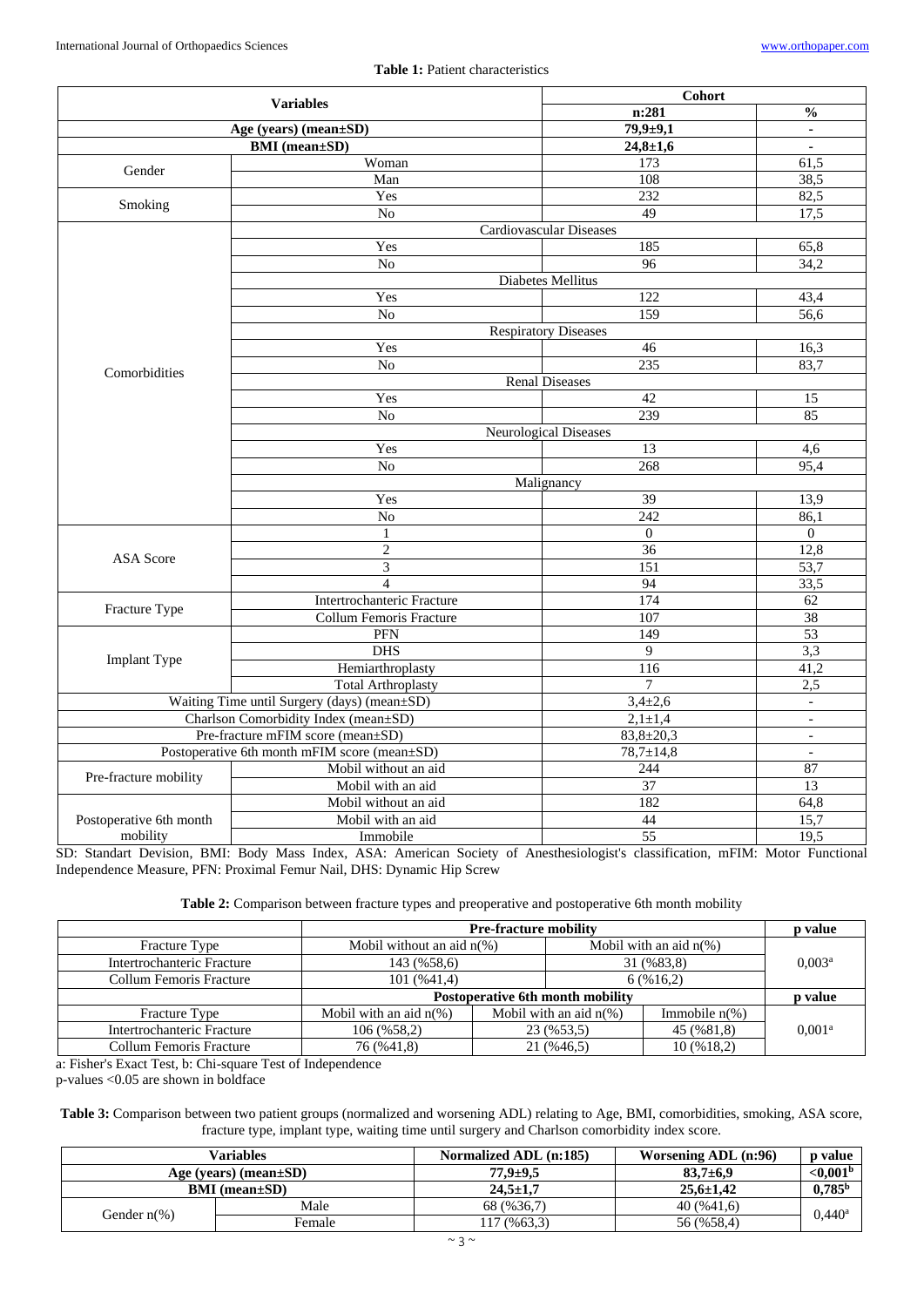|                                      |                                             | Cardiovascular Diseases      |                 |                        |  |
|--------------------------------------|---------------------------------------------|------------------------------|-----------------|------------------------|--|
|                                      | Yes                                         | 101 (%54,6)                  | 84 (%87,5)      | $< 0.001^a$            |  |
|                                      | No                                          | 84 (%45,4)                   | 12 (%12,5)      |                        |  |
|                                      | Diabetes Mellitus                           |                              |                 |                        |  |
|                                      | Var                                         | 80 (%43,2)                   | 42 (%43,8)      | $0.999$ <sup>a</sup>   |  |
|                                      | Yok                                         | 105 (%56,8)                  | 54 (%56,2)      |                        |  |
|                                      | <b>Respiratory Diseases</b>                 |                              |                 |                        |  |
|                                      | Yes                                         | 31 (%16,8)                   | 15 (%15,6)      | $0,866^a$              |  |
|                                      | N <sub>o</sub>                              | 154 (%83,2)                  | 81 (%84,4)      |                        |  |
| Comorbidities $n(\%)$                |                                             | <b>Renal Diseases</b>        |                 |                        |  |
|                                      | Yes                                         | 26 (%14)                     | 16(%16,7)       |                        |  |
|                                      | N <sub>o</sub>                              | 159 % 86)                    | 80 (%83,3)      | $0,598^{\rm a}$        |  |
|                                      |                                             | <b>Neurological Diseases</b> |                 |                        |  |
|                                      | Yes                                         | $9($ %95,1)                  | 4(%4,1)         | 0.999a                 |  |
|                                      | N <sub>o</sub>                              | 176(%4,9)                    | 92 (%95,9)      |                        |  |
|                                      | Malignancy                                  |                              |                 |                        |  |
|                                      | Yes                                         | 18 (%9,7)                    | 21 (%21,9)      | $< 0.001$ <sup>a</sup> |  |
|                                      | N <sub>o</sub>                              | 167 (%90,3)                  | 75 (%78,1)      |                        |  |
| Smoking $n$ <sup>(%)</sup>           | Yes                                         | 35 (%19)                     | 14(%14,6)       | $0,328^{\rm a}$        |  |
|                                      | N <sub>o</sub>                              | 150 (%81)                    | 82 (%85,4)      |                        |  |
|                                      |                                             | $\Omega$                     | $\Omega$        | 0.003 <sup>a</sup>     |  |
| ASA Score $n\%$ )                    | $\overline{c}$                              | 32 (%17,2)                   | 4(%4,2)         |                        |  |
|                                      | $\overline{3}$                              | 96 (%51,9)                   | 55 (%57,3)      |                        |  |
|                                      | $\Delta$                                    | 57 (%30,9)                   | 37 (%38,5)      |                        |  |
| Fracture Type $n$ <sup>(%)</sup>     | Intertrochanteric Fracture                  | 104 (%56,2)                  | 70 (%72,9)      | 0.006 <sup>a</sup>     |  |
|                                      | Collum Femoris Fracture                     | 81 (%43,8)                   | 26 (%27,1)      |                        |  |
| Implant type $n$ <sup>(%)</sup>      | <b>PFN</b>                                  | 84 (%45,4)                   | 65 (%67,7)      |                        |  |
|                                      | <b>DHS</b>                                  | $7($ %3,8)                   | 2(962,1)        | $0.005^{\rm a}$        |  |
|                                      | Hemiarthroplasty                            | 89 (%48,1)                   | 27 (%28,1)      |                        |  |
|                                      | <b>Total Arthroplasty</b>                   | 5(962,7)                     | 2(962,1)        |                        |  |
|                                      | Waiting Time until Surgery (days) (mean±SD) | $3,21\pm2,69$                | $3,30\pm2,46$   | 0.589 <sup>b</sup>     |  |
| Charlson Comorbidity Index (mean±SD) |                                             | $2,04 \pm 1,50$              | $2,20 \pm 1,48$ | 0,418 <sup>b</sup>     |  |

a:Fisher's Exact Test, b:Mann Whitney Test, c: Chi-square Test of Independence, SD: Standart Division, ADL: Activities of Daily Living, BMI: Body Mass Index, ASA: American Society of Anesthesiologist's classification, PFN: Proximal Femur Nail, DHS: Dynamic Hip Screw p-values <0.05 are shown in boldface

#### **Discussion**

In this study, the relationship between the type of fracture and postoperative mobility in elderly patients who underwent surgery for hip fracture, and the risk factors present in patients who could not regain sufficient mobility in the postoperative period were investigated. The study's most important finding is that in patients with intertrochanteric fractures, more ADL deterioration and mobility regression were detected in the postoperative period. In addition, the effective risk factors in the inability to regain the pre-fracture level of motion determined in the study; are advanced age, high ASA score, cardiovascular disease or malignancy among comorbidities, intertrochanteric fracture as fracture type and PFN use as implant type in surgery.

Studies have shown that hip fracture significantly affects patients' quality of life <sup>[9-11, 14-16]</sup>. Another complication seen after hip fracture, which seriously affects patients' quality of life and is as important as mortality, is mobility limitation in the postoperative period compared to the period before the fracture. Especially in recent years, despite the developments in materials and techniques used in hip fracture surgery and efforts to improve patient care, worsening in daily life activities and inability to regain pre-fracture mobility continue to be seen as a serious complications after hip fracture in the elderly [17, 18].

There are many studies evaluating mobility after fracture  $[6, 7]$ . Current studies show that 20-50% of patients do not regain their pre-fracture mobility after hip fracture  $[5, 6]$ . In a metaanalysis by Bertram *et al*. [19], it was found that 42% of elderly hip fracture patients could not regain pre-fracture mobility, and 35% could not walk unaided after the fracture. In the

study of Mariconda et al. <sup>[14]</sup>, it was observed that only 57% of the patients returned to their pre-fracture functional state and 13% became immobile in the first year after fracture. Although the time to regain normal activities of daily living after fracture varies between 4-11 months, this period is the first 6 months after surgery in the vast majority of patients <sup>[16]</sup>. According to literature data, it has been shown that the most intense period of post-fracture healing is in the first 4 months, and the recovery of activities of daily living is very slow starting from the 6th month  $[10, 15]$ . In our study, in which 281 patients were evaluated, the number of patients whose activities of daily living deteriorated after fracture was found to be 96 (34.2%). This result is consistent with the available literature data. Apart from this, the number of patients who were immobilized after surgery was found to be 55 (19.5%). This result is slightly higher than the literature data. The patients included in the study mainly consisted of those with intertrochanteric fractures. The rate of immobility in the postoperative period was statistically higher in patients with intertrochanteric fractures. We attribute the reason for the higher rate of immobile patients in our study compared to the literature.

Many risk factors have been identified for inability thethe inability-fracture functional status after hip fracture [14, 20]. There is no clear consensus on the identified risk factors. These risk factors can be counted as age, ASA status, comorbidities, poor cognitive status and high dependency level before fracture [6, 8, 19]. Studies claim that high age and poor cognitive status are the most important risk factors [5, 20]. In studies on comorbidities, as the number of comorbidities, especially dementia and cardiovascular diseases, increases, it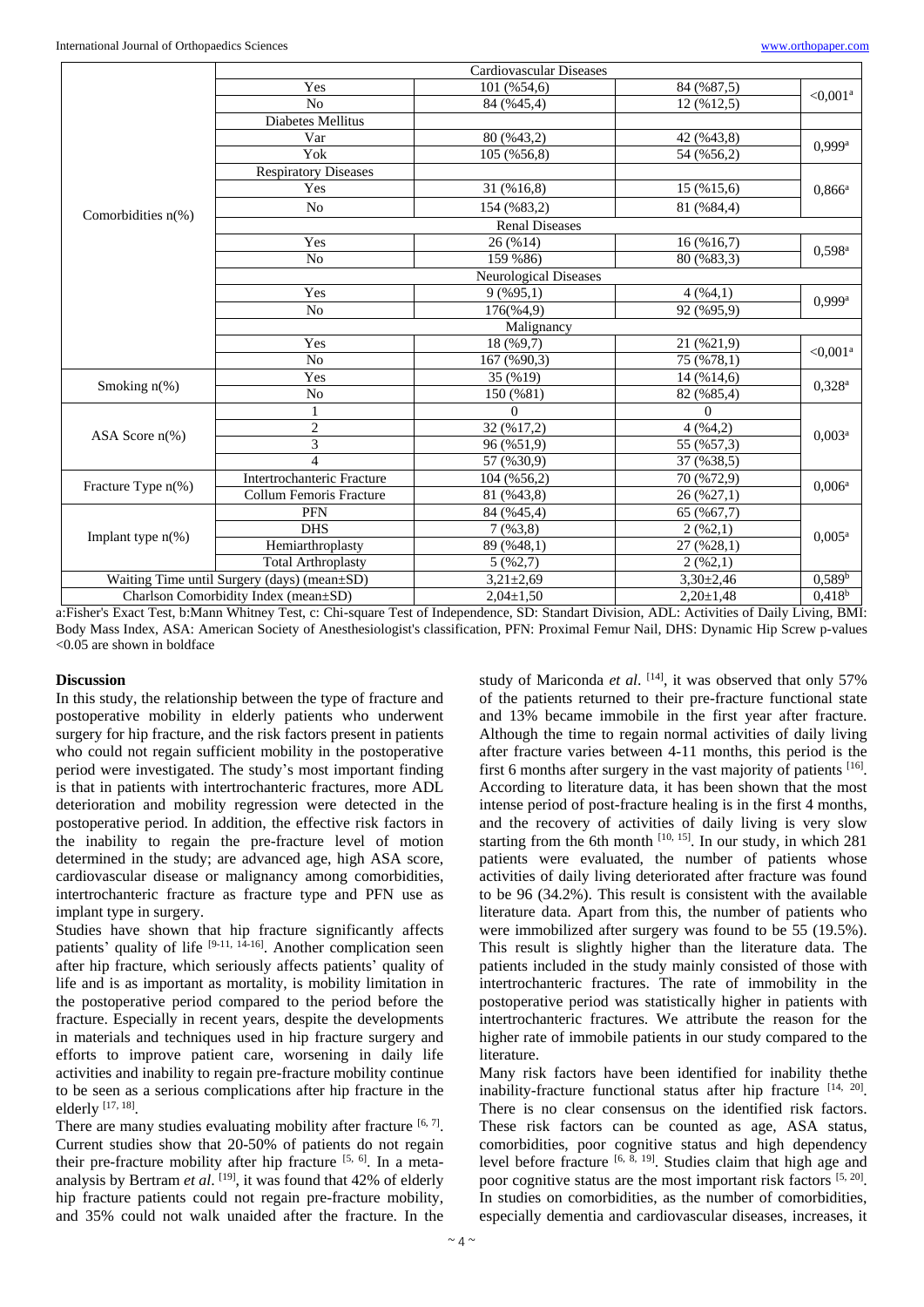has been determined that the functional status after fracture is at risk of severe worsening [7-9, 20-22]. As with comorbidities, a high ASA score has been an important risk factor for the inability to regain pre-fracture mobility in the postoperative period [14]. Another risk factor on which many studies have been conducted is the limitation in the activities of daily living that existed before the fracture in patients [5, 8, 20, 21, 23]. It has been found that patients with retarded activities of daily living in the pre-fracture period become immobile at a higher rate in the postoperative period  $[5, 14]$ . In this study, risk factors in patients with worsening in activities of daily living during the postoperative period were investigated. As a result of the analyses performed, it was observed that high age, having cardiovascular disease or malignancy, and a high ASA score caused worsening in daily living activities of daily living and limited mobility in the postoperative period. Among these r It is especially important to have cardiovascular disease or malignancy among these risk factors close follow-up and treatment of patients can be effective effectively reducelts that these risk factors can cause. In addition, more careful evaluation of patients with these risk factors in the postoperative period and being more sensitive and careful in rehabilitation practices can reduce the bad results that may occur.

Another risk factor, which is thought to be related to the limitation of mobility after fracture and for which discussions continue in the literature, is the type of fracture and the surgical procedure applied  $[5, 7, 11, 20, 24]$ . In addition to publications reporting worse functional outcomes in intertrochanteric fractures than in femoral neck fractures, there are also publications with no significant difference  $[5, 20]$ . However, there are also studies claiming that the distribution of hip fractures is not homogeneous and that even the mobility before the fracture affects the type of fracture, and therefore, there are studies that argue that the fracture type cannot be compared with the postoperative mobility [14, 23]. In the study of Ravikumar *et al*. [25] , in which they examined the relationship between implant types used in surgery and postoperative mobility, similar results were obtained in patients who underwent PFN and DHS in regaining mobility in the postoperative period. In another study comparing PFN and arthroplasty, no significant difference was found in restoring mobility <sup>[14]</sup>. Our study investigated the effects of fracture and implant types on activities of daily living and mobility in the postoperative period. In patients with intertrochanteric fractures and who used PFN during surgery, more limitations in activities of daily living were detected in the postoperative period. In addition, it was observed that the immobile rate in patients with intertrochanteric fractures was higher than in patients with collum femoris fractures. The surgical method applied in patients with intertrochanteric fractures is mostly for osteosynthesis and the type of implant used is PFN. In these patients, giving full weight to the fractured side is avoided in the early postoperative period. The advanced age of the patients, osteoporotic changes in the bones, and cognitive retardation often force the surgeon to do this. In addition, patients undergoing arthroplasty are usually given almost full weight on the fractured side in the early postoperative period, and thus they can regain their daily life activities in a shorter time. We think that not initiating early movement causes the exacerbation of the diseases present in the future in patients and, as a result, the regression in daily life activities and the continuation of the limitation of mobility.

designed retrospectively. Learning the latest status of some patients over the phone during postoperative follow-ups is another limitation due to the risk of bias in the results. Finally, the fact that patients different surgeons operate patientsounted among the rules of the study.

#### **Conclusion**

In the postoperative period, a high rate of worsening in activities of daily living and limitation of movemethe nt were detected in patients who were operated on for hip fractures. Patients who have intertrochanteric fractures, who use PFN as an implant type during surgery, and those with cardiovascular disease or dementia are more likely to be unable to return functionally to the pre-fracture stage. According to the results obtained in this study, the effects of keeping the patients under close follow-up in the postoperative period, ensuring the participation of the patients in the rehabilitation programs to be applied and providing the necessary training to the relatives of the patients about the postoperative rehabilitation of the existing disease will have a positive effect on the results.

#### **References**

- 1. Abrahamsen B, van Staa T, Ariely R, Olson M, Cooper C. Excess mortality following hip fracture: a systematic epidemiological review. Osteoporos Int. 2009;20(10):1633-1650.
- 2. Mitchell R, Harvey L, Brodaty H, Draper B, Close J. Hip fracture and the influence of dementia on health outcomes and access to hospital-based rehabilitation for older individuals. Disabil Rehabil. 2016;38(23):2286- 2295.
- 3. Pasco JA, Sanders KM, Hoekstra FM, Henry MJ, Nicholson GC, Kotowicz MA. The human cost of fracture. Osteoporos Int. 2005;16(12):2046-2052.
- 4. Haentjens P, Autier P, Barette M, Boonen S. The economic cost of hip fractures among elderly women. A one-year, prospective, observational cohort study with matched-pair analysis. Belgian Hip Fracture Study Group. J Bone Joint Surg Am. 2001;83(4):493-500.
- 5. Vochteloo AJ, Moerman S, Tuinebreijer WE, Maier AB, de Vries MR, Bloem RM, *et al*. More than half of hip fracture patients do not regain mobility in the first postoperative year. Geriatr Gerontol Int. 2013;13(2):334- 341.
- 6. Dyer SM, Crotty M, Fairhall N, Magaziner J, Beaupre LA, Cameron ID, *et al*. Fracture Network (FFN) Rehabilitation Research Special Interest Group. A critical review of the long-term disability outcomes following hip fracture. BMC Geriatr. 2016;16(1):1-18.
- 7. Alegre-López J, Cordero-Guevara J, Alonso-Valdivielso JL, Fernández-Melón J. Factors associated with mortality and functional disability after hip fracture: an inception cohort study. Osteoporos Int. 2005;16(7):729-736.
- 8. Penrod JD, Litke A, Hawkes WG, Magaziner J, Doucette JT, Koval KJ, *et al*. The association of race, gender, and comorbidity with mortality and function after hip fracture. J Gerontol A Biol Sci Med Sci. 2008;63(8):867- 872.
- 9. Ariza-Vega P, Jimenez-Moleon JJ, Kristensen MT. Nonweight-bearing status compromises the functional level up to 1 yr after hip fracture surgery. Am J Phys Med Rehabil. 2014;93:641-648.
- 10. Fukui N, Watanabe Y, Nakano T, Sawaguchi T, Matsushita T. Predictors for ambulatory ability and the